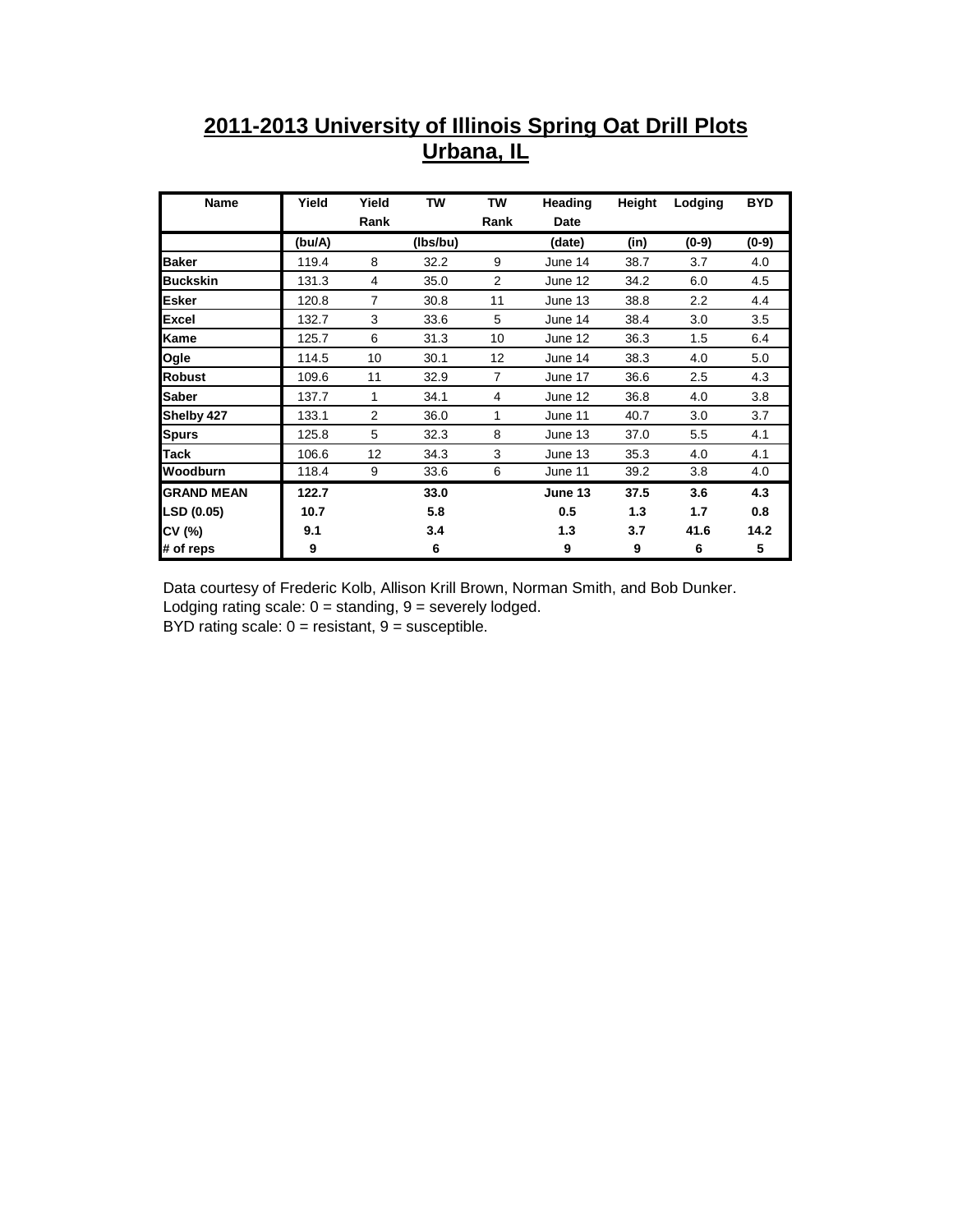## **2011-2013 University of Illinois Spring Oat Drill Plots DeKalb, IL**

| Name              | Yield  | Yield          | <b>TW</b> | TW             | Height |
|-------------------|--------|----------------|-----------|----------------|--------|
|                   |        | Rank           |           | Rank           |        |
|                   | (bu/A) |                | (Ibs/bu)  |                | (in)   |
| <b>Baker</b>      | 110.5  | 5              | 31.0      | 6              | 37.7   |
| <b>Buckskin</b>   | 116.3  | 1              | 33.6      | 2              | 33.0   |
| <b>Esker</b>      | 111.4  | 3              | 30.3      | $\overline{7}$ | 35.7   |
| <b>Excel</b>      | 109.5  | 7              | 29.9      | 8              | 37.3   |
| <b>Kame</b>       | 103.4  | 10             | 27.9      | 12             | 35.5   |
| Ogle              | 110.8  | 4              | 28.9      | 10             | 37.0   |
| <b>Robust</b>     | 99.6   | 11             | 28.6      | 11             | 35.0   |
| <b>Saber</b>      | 115.6  | $\overline{2}$ | 31.0      | 5              | 36.0   |
| Shelby 427        | 109.6  | 6              | 34.6      | 1              | 38.7   |
| <b>Spurs</b>      | 107.5  | 8              | 29.9      | 9              | 34.7   |
| <b>Tack</b>       | 99.2   | 12             | 31.5      | 3              | 36.3   |
| Woodburn          | 104.8  | 9              | 31.2      | 4              | 37.0   |
| <b>GRAND MEAN</b> | 108.3  |                | 30.9      |                | 36     |
| LSD (0.05)        | 11.7   |                | 2.2       |                | 2.2    |
| CV (%)            | 10.7   |                | 4.9       |                | 3.5    |
| # of reps         | 8      |                | 5         |                | 3      |

Data courtesy of Frederic Kolb, Allison Krill Brown, Norman Smith, and David Lindgren.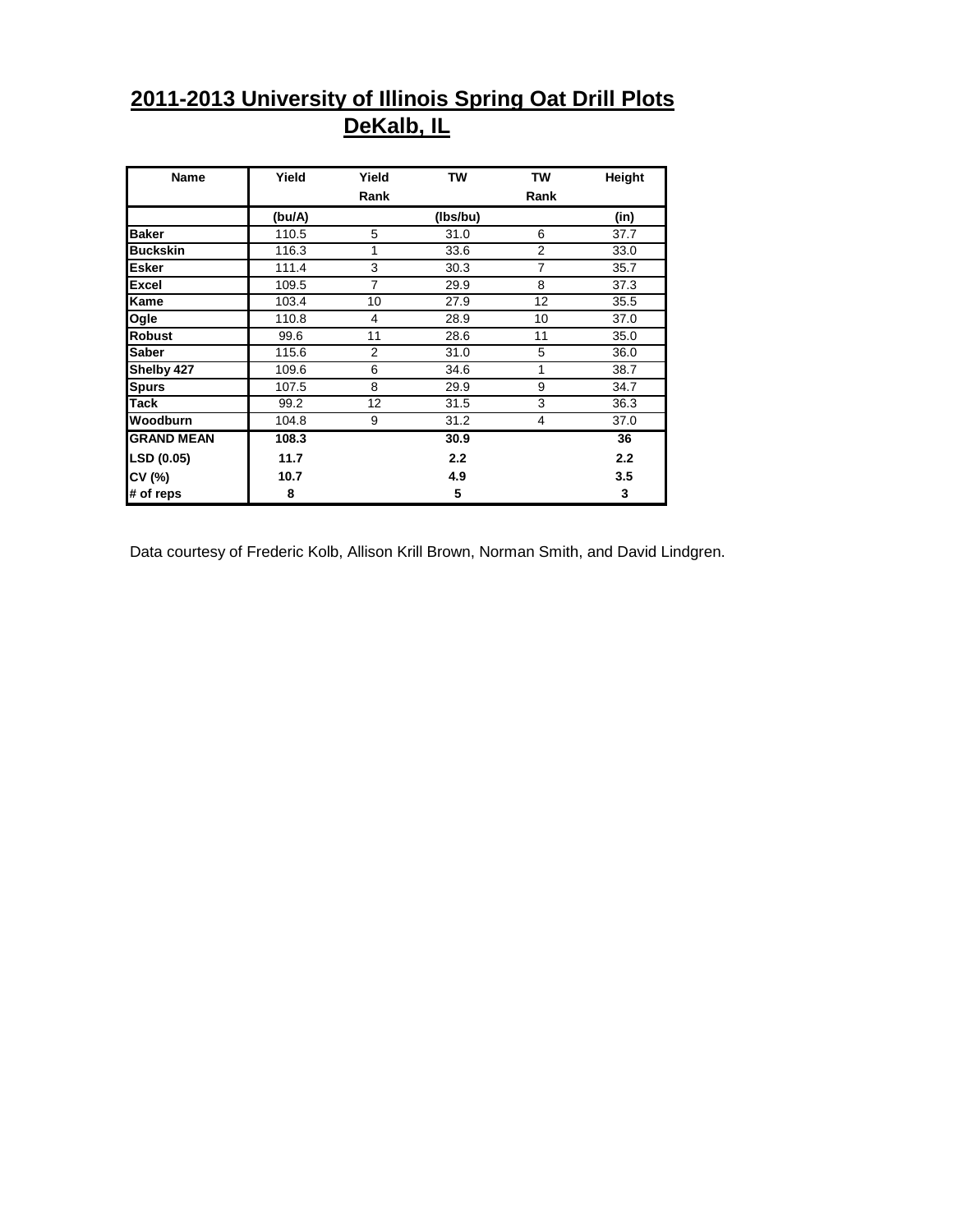## **2011-2013 University of Illinois Spring Oat Drill Plots Monmouth, IL**

| Name              | Yield  | Yield          | TW       | TW             | Heading | Height | Lodging |
|-------------------|--------|----------------|----------|----------------|---------|--------|---------|
|                   |        | Rank           |          | Rank           | Date    |        |         |
|                   | (bu/A) |                | (lbs/bu) |                | (date)  | (in)   | $(0-9)$ |
| <b>Baker</b>      | 142.2  | 4              | 29.0     | 8              | June 19 | 39.0   | 1.8     |
| <b>Buckskin</b>   | 146.7  | 3              | 29.7     | 4              | June 17 | 33.8   | 1.3     |
| <b>Esker</b>      | 141.0  | 6              | 28.8     | 10             | June 18 | 37.0   | 1.5     |
| <b>Excel</b>      | 149.1  | $\overline{2}$ | 29.7     | 3              | June 17 | 38.2   | 1.5     |
| Kame              | 128.7  | 11             | 28.0     | 11             | June 16 | 35.6   | 1.3     |
| Ogle              | 125.8  | 12             | 27.6     | 12             | June 17 | 38.0   | 1.3     |
| <b>Robust</b>     | 133.1  | 9              | 29.2     | 7              | June 22 | 38.6   | 1.0     |
| <b>Saber</b>      | 150.0  | 1              | 28.9     | 9              | June 16 | 35.4   | 1.3     |
| Shelby 427        | 136.6  | 8              | 29.4     | 6              | June 16 | 38.8   | 1.5     |
| <b>Spurs</b>      | 139.1  | $\overline{7}$ | 30.5     | 1              | June 18 | 36.2   | 1.3     |
| <b>Tack</b>       | 130.9  | 10             | 29.7     | 5              | June 18 | 37.8   | 1.3     |
| Woodburn          | 141.5  | 5              | 30.3     | $\overline{2}$ | June 18 | 36.4   | 2.0     |
| <b>GRAND MEAN</b> | 138.7  |                | 29.2     |                | June 18 | 37.1   | 1.4     |
| LSD (0.05)        | 10.7   |                | 2.3      |                | 10.5    | 7.1    | 1       |
| CV (%)            | 8.2    |                | 6.0      |                | 17.0    | 15.1   | 63.5    |
| # of reps         | 9      |                | 5        |                | 5       | 5      | 4       |

Data courtesy of Frederic Kolb, Allison Krill Brown, Norman Smith, and Martin Johnson. Lodging rating scale:  $0 =$  standing,  $9 =$  severely lodged.